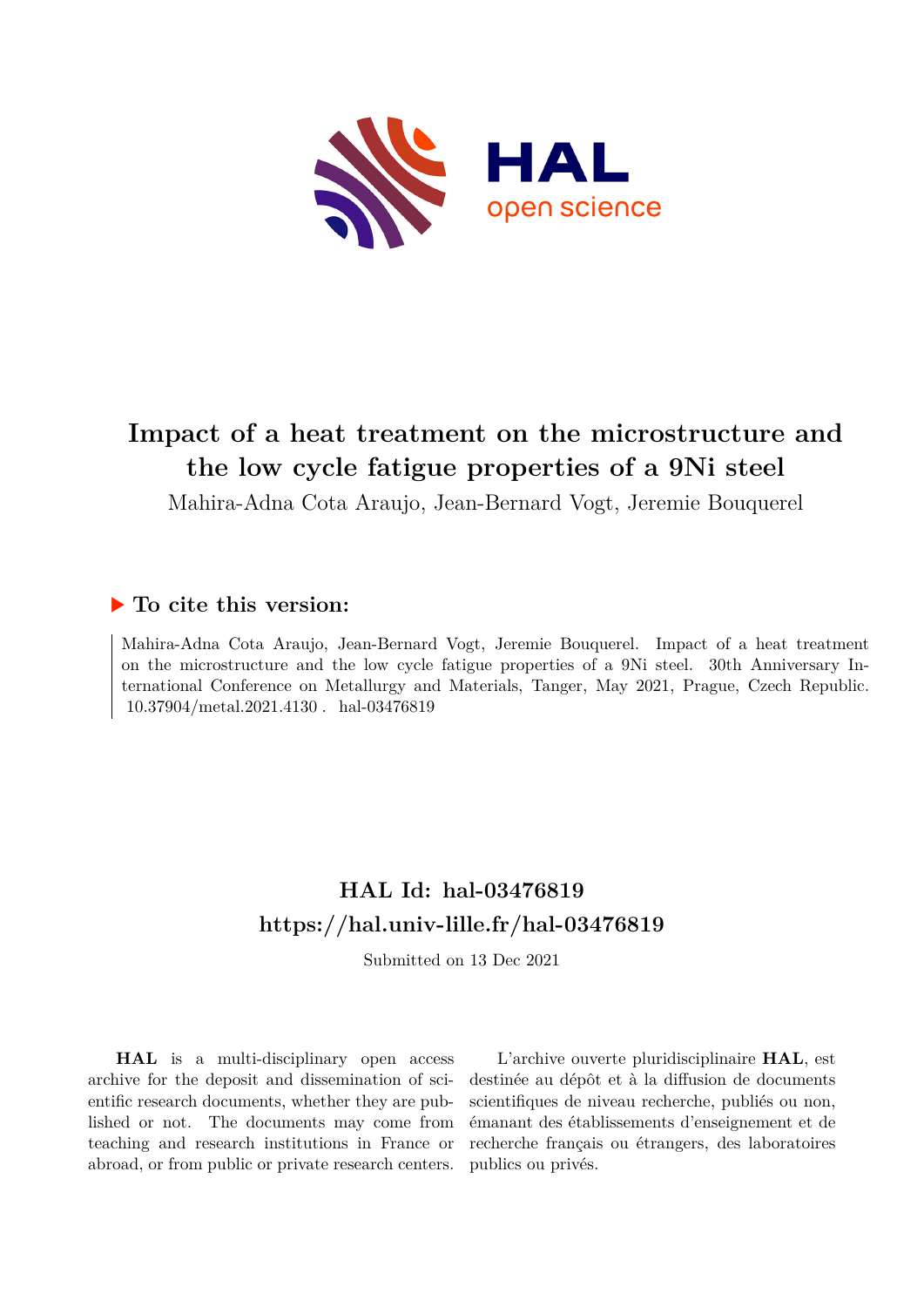

### **IMPACT OF A HEAT TREATMENT ON THE MICROSTRUCTURE AND THE LOW CYCLE FATIGUE PROPERTIES OF A 9NI STEEL**

<sup>1</sup>Mahira A. COTA ARAUJO, <sup>2</sup>Jean-Bernard VOGT, <sup>3</sup>Jérémie BOUQUEREL

*Univ. Lille, CNRS, INRAE, Centrale Lille, UMR 8207 - UMET - Unité Matériaux et Transformations, Lille, France, <sup>1</sup>[cotaaraujm@univ-lille.fr,](mailto:cotaaraujm@univ-lille.fr) <sup>2</sup>[jean-bernard.vogt@centralelille.fr,](mailto:jean-bernard.vogt@centralelille.fr) 3 [jeremie.bouquerel@centralelille.fr.](mailto:jeremie.bouquerel@centralelille.fr)* 

#### **<https://doi.org/10.37904/metal.2021.4130>**

#### **Abstract**

The objective of the present paper is to investigate if the presence and the nature of austenite in 9Ni steel, together with the modification of the matrix induced by heat treatment, change the low cycle fatigue response. The steel was therefore heat-treated so that either a quenched martensitic matrix or a mixture of tempered martensitic with bainitic matrix containing retained or reversed austenite would be obtained, respectively. The experiments showed that while higher stress levels were observed during low cycle fatigue, the quenched microstructure presented a lower fatigue performance under the same applied strain. According to the slip marks pattern, the tempered steel exhibited a higher degree of cyclic deformation accommodation. No obvious effect of austenite in terms of the TRIP effect has been evidenced and the matrix appeared to play a more important role in the fatigue performance. This investigation suggests another possible role of austenite.

**Keywords:** Reversed austenite, retained austenite, martensite, slip marks, fatigue resistance

#### **1. INTRODUCTION**

9Ni steel is low carbon steel widely used as part of liquefied gas storage tanks and pipelines due to the excellent cryogenic toughness. It is well known that a tempering heat treatment must be performed at a lower temperature after quenching to increase the mechanical properties of the material, such as toughness and ductility [2], [4]–[6]. The tempering heat treatment also gives the possibility to obtain the reversed austenite, this phase has a direct impact on the cryogenic toughness of the 9Ni steel [1]–[3]. On the other side, the austenitic phase can be retained after quenching at room temperature due to the segregation of highly gamagenic elements, such as manganese, nickel and carbon. The retained austenite is sometimes undesirable because under some effort, or after subsequent heat treatment, it can transform into a brittle form of martensite, causing premature failure of components.

This study aims to investigate the modification of the microstructure in a 9Ni steel by heat treatment and then study its influence on the low cycle fatigue properties. In particular, attention will be paid to the nature of austenite on the cyclic accommodation and fatigue resistance.

#### **2. MATERIALS AND EXPERIMENTAL PROCEDURE**

The chemical composition of the investigated 9Ni steel given by the supplier is (wt %): 0.04 C, 8.99 Ni, 0.53 Mn, 0.23 Si. The material has been investigated under two conditions of heat treatment: one set of specimens was submitted to austenitization at 900 °C for 1 hour and 45 minutes, followed by water quenching. The other set of specimens received the latter heat treatment but was then tempered at 600 °C for 10 hours.

The austenite content before and after fatigue tests was measured by X-ray diffraction (XRD). The analyses were conducted with the Rigaku Smartlab Diffractometer in a 38-120° 2Θ range by using Cu-kα radiation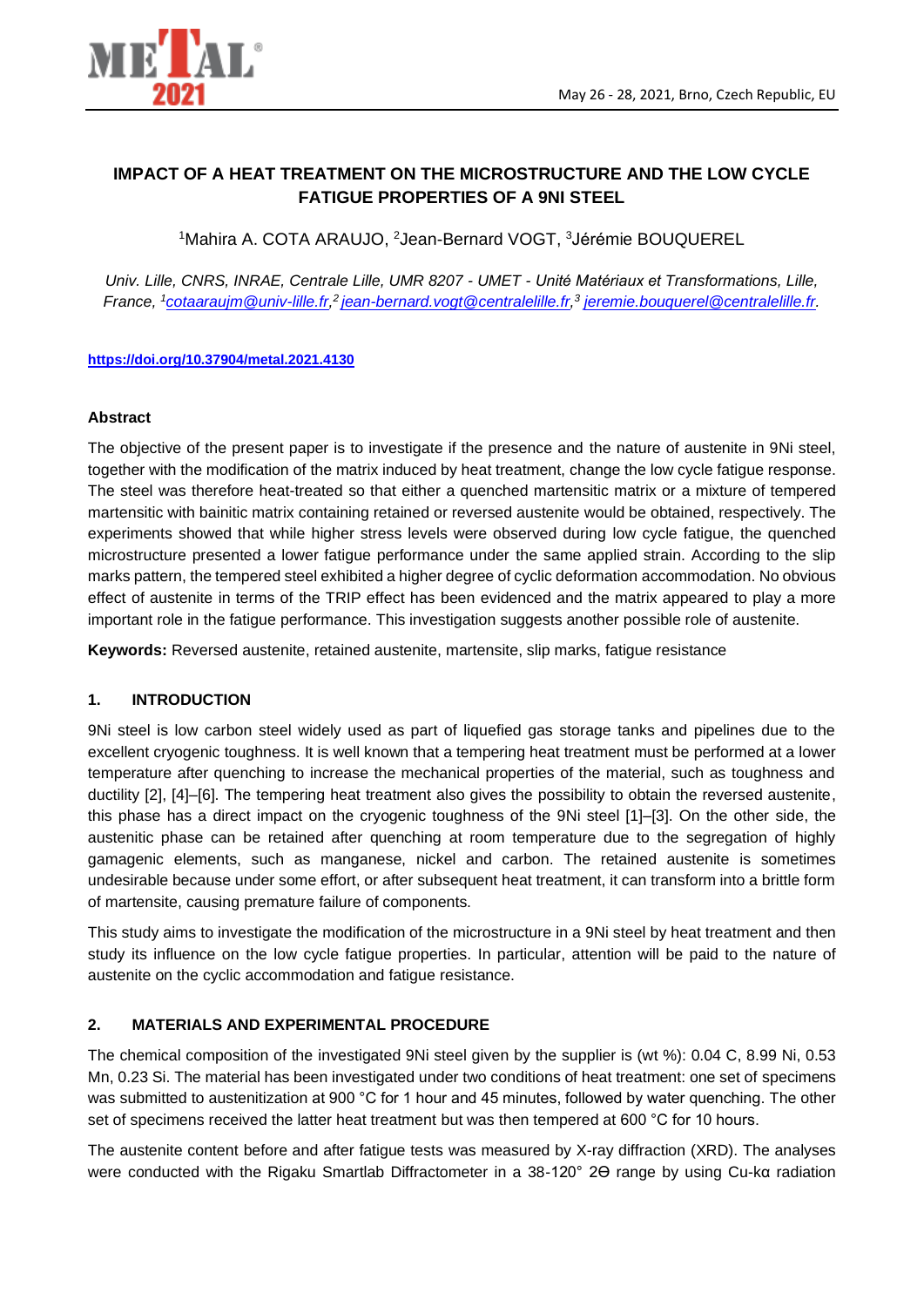

 $(\lambda = 1.54056 \text{ Å})$ . The Cullity method [8] was applied to calculate the amount of the volume fraction of austenite.

The heat-treated specimens were etched in 3% Nital, and Klemm's II tint etchant was used to reveal the matrix microstructure and the austenitic phase.

Flat low cycle fatigue (LCF) specimens were machined by spark erosion procedure, the dimensions were determined according to the ASTM E606, with a cross-section of 6 mm x 3 mm and a gauge length of 12 mm. The flat specimens were ground and polished until  $\frac{1}{4}$  µm diamond paste and fine-polishing step with Struers OP-U 0.04 µm colloidal silica suspension in order to obtain a proper surface for further post-deformation analysis. LCF tests were carried out along the rolling direction of the samples at room temperature at several constant strain ranges (Δε<sub>t</sub>(in %) = 0.8, 1.2, and 1.6) using a triangular waveform with a strain ratio R = -1 and a constant strain rate of 4 x  $0<sup>-3</sup> s<sup>-1</sup>$ . To evaluate the fatigue resistance of the two materials, fatigue life vs plastic strain range was plotted as usual Manson-Coffin correlation to fit the experimental data. Fatigue-induced slip marks were analyzed with a Hitachi S3400N Scanning Electron Microscopy and with an optical microscope, model Countour GT-K 3D (Bruker). The latter had a vertical resolution <0.1 nm which allowed quantitative assessment of the roughness of the samples by White Light Interferometry. All the parameters were obtained according to the ISO 25178-2 and ISO 4287 specification standards. Analysis of variance (ANOVA) was used as the analytical tool to interpret the roughness values.

#### **3. RESULTS AND DISCUSSION**

#### **3.1. Impact of heat treatments on microstructure**

The selected heat treatments allowed us to obtain a nearly equivalent volume fraction of austenite as indicated by XRD analysis (**Figure 1**). While the water quenched material contains 8% of retained austenite, the 10 h tempered steel contains 11 % of reversed austenite.



**Figure 1** X-Ray diffractograms recorded on the quenched steel (WQ) and the 10 h tempered steel (10h)

However, the heat treatments also affected the matrix and the partition of austenite. The optical micrograph (**Figure 2-c**) shows a martensitic matrix with some lighter bands of austenite segregated along the rolling direction. The retained austenite is suspected to be present in the form of nanofilms as well, impeding their identification by no other than high-resolution techniques [9]. **Figures 2-b and 2-d** show the microstructure of the 10 hours tempered steel. It contains both martensite and bainite constituents revealed thanks to Klemm's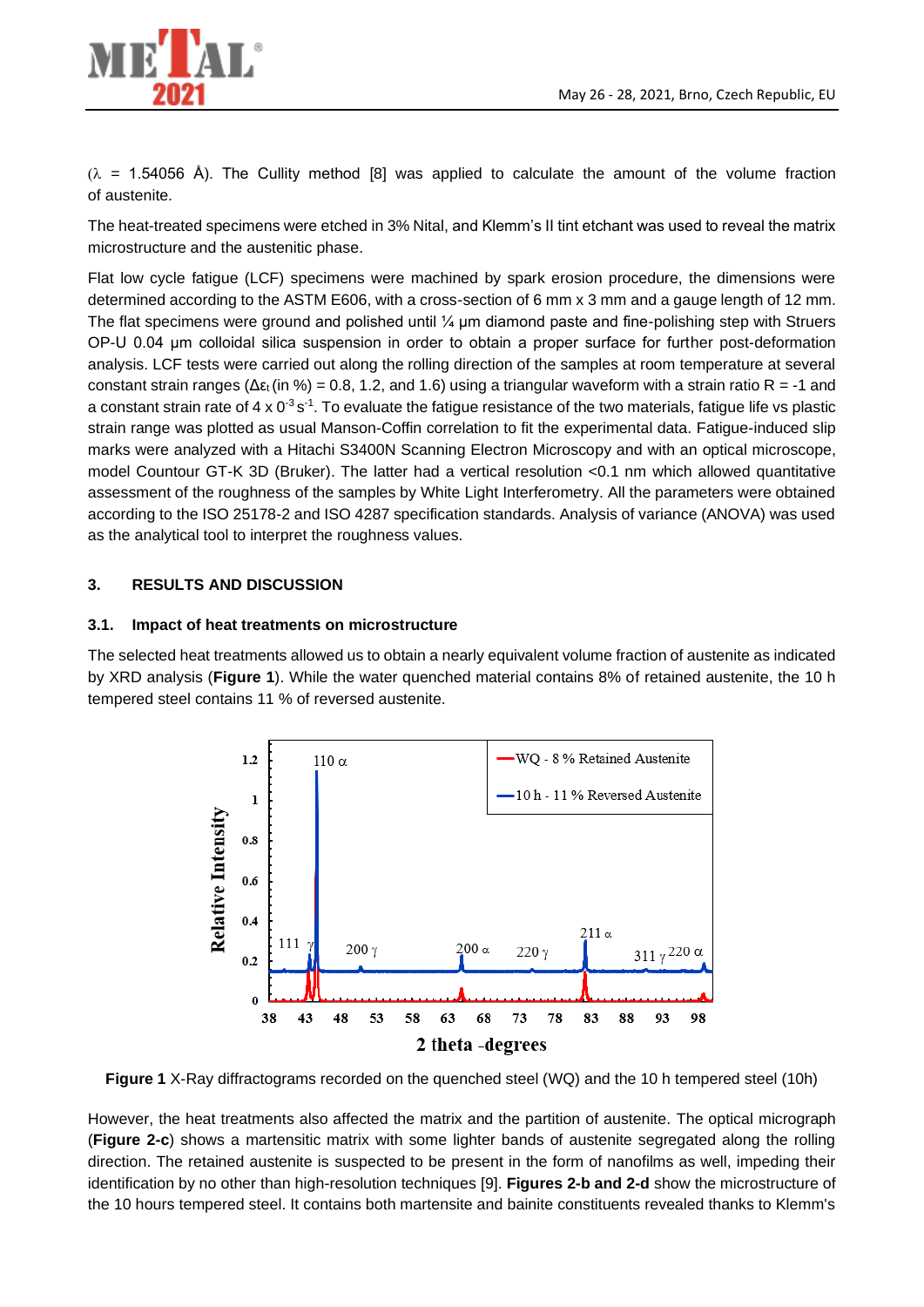

II etchant which coloured bainite in blue and martensite in brown, leaving the austenitic phase unetched. It must be highlighted here again that the austenite detected in the quenched sample is morphologically different from the reversed austenite obtained by tempering heat treatment.

As a consequence, the hardness differs between these materials The Vickers hardness HV10 was 362 for the quenched steel and 237 for the tempered material.



**Figure 2** Optical micrographs of the 9Ni steel etched with Nital 3% (a, b) and Klemm's II solution (c, d): heattreated at 900 °C and water quenched (a, c), and 10 hours tempered (c, d). The yellow/brown zones indicate the martensitic constituent, blue zones correspond to the bainitic constituent and the lighter dots or bands are the austenitic phase.

#### **3.2. Impact of microstructure on low cycle fatigue behaviour**

**Figure 3** shows the evolution of the stress amplitude versus the number of cycles for the tests performed at  $\Delta \epsilon_t$  (in %) = 0.8, 1.2, and 1.6 for each heat-treated material.

For the investigated strain ranges, the peak stress for both steel increases with the applied strain. The stress response to strain cycling is microstructural dependent, especially in terms of stress value. The quenched material exhibits cyclic stress 300 MPa to 400 MPa higher than the tempered steel. Still, both materials start hardening and then softening, the softening rate is much moderate for the tempered which tends to reach stabilization, especially for the higher strain tests. As well, the number of cycles to reach the maximum value of the stress amplitude is smaller for the quenched steel than the tempered one. Such response would appear predictable for the tempered steel if one would ignore the presence of austenite. Indeed, the few cycles related to the cyclic hardening of the tempered steel can be attributed to the release of some dislocations among the numerous entangled and little mobile dislocations produced during the martensitic transformation. Then once dislocation gliding is possible, dislocations annihilation and arrangement towards lower energy configuration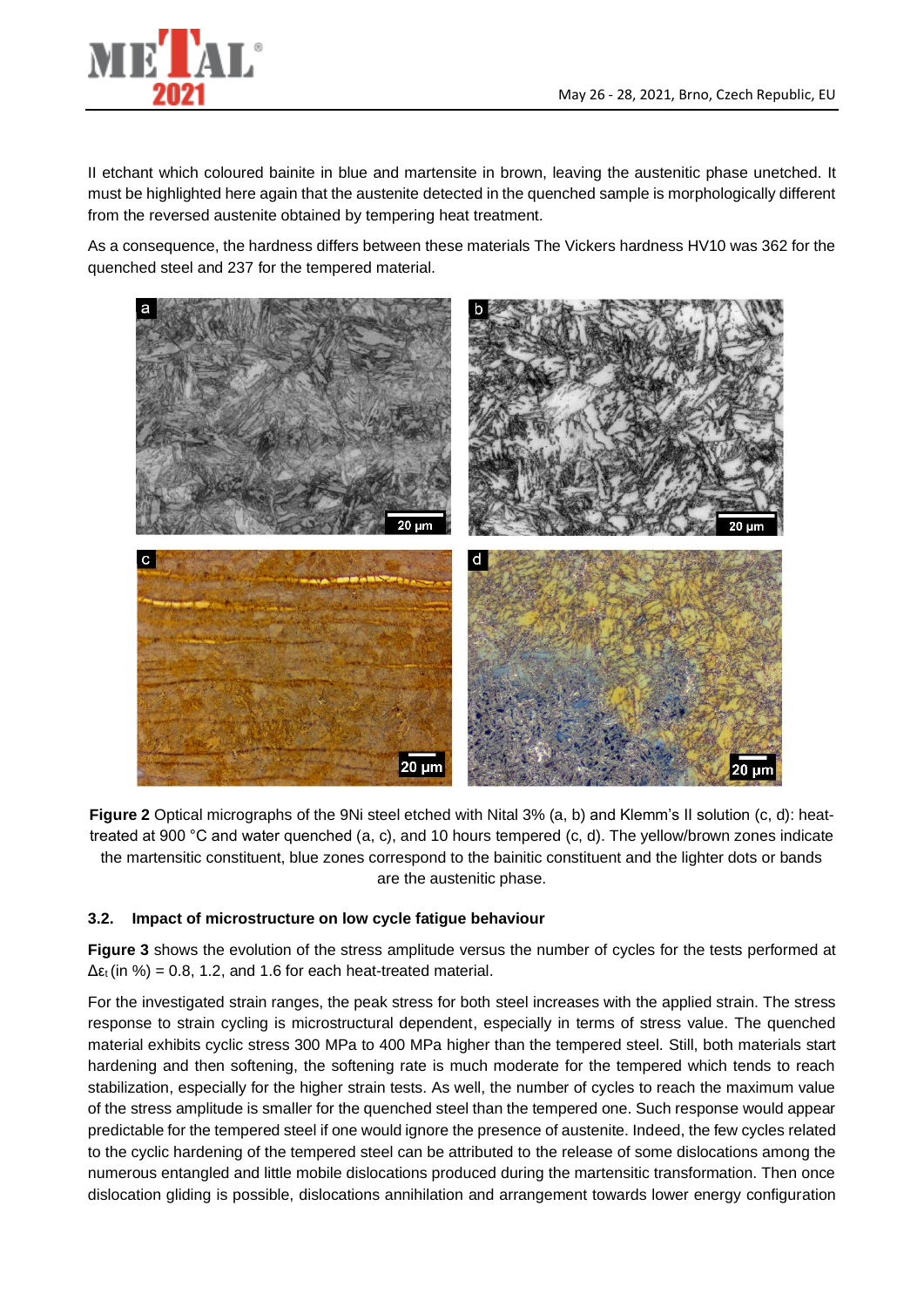

cause the continuous softening. The same behavior is present for the quenched microstructure, except for the dislocation mobility, once they appear to be more numerous and more tangled.



**Figure 3** Cyclic accommodation curve for the tests performed at  $\Delta \epsilon_t = 0.8\%$ , 1.2% and 1.6% for the quenched 9Ni steel and the 10 hours tempered 9Ni steel

Therefore, it turns out that the presence of austenite islands does not seem to play an expected effect in the cyclic accommodation as opposed to what is observed in 12Cr1MoNbV martensitic steel with the presence of ferrite islands. However, the softer and more stable behavior of the tempered steel sounds well with the effect of the tempering, which partially recovered microstructure, allowing easier initial gliding of dislocations and earlier rearrangement in a more stable configuration. Moreover, the tempered matrix consists of a mixture of bainite and martensite. Yet, tempered bainite is often considered to accommodate plastic deformation [10].

The Manson-Coffin curve for each heat treatment performed in this study is displayed in **Figure 4**.



**Figure 4** Fatigue resistance curve of the quenched 9Ni steel and the 10 hours tempered 9Ni steel.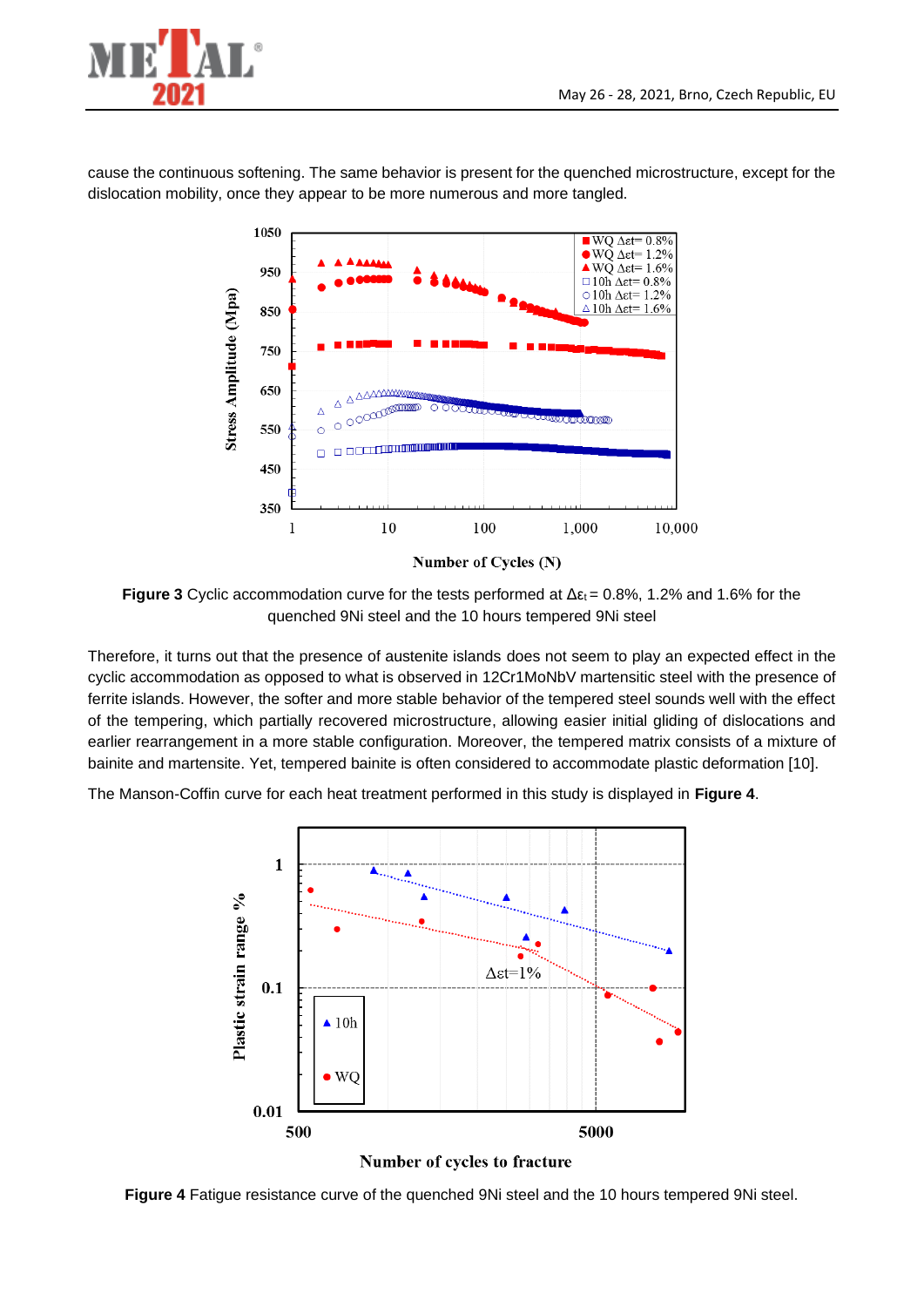

The logarithmic regression shows that the quenched and tempered samples exhibit a distinct response. The high performance in terms of cyclic stress values of the quenched material is counterbalanced by the low fatigue resistance. Besides, for this material, it was observed a change in the slope at  $\Delta \epsilon_1 = 1\%$ . Some authors have already reported such a bi-linear behavior for 12 Cr steel, low carbon and bainitic steel [11-12] and this may be linked to the existence of two regimes of fracture mechanism due to the increase in strain levels, and slip system changes.

#### **3.3. Fatigue slip marks**

The topography of each deformed specimen at  $\Delta \varepsilon_1 = 1.2\%$  as well as the profiles of the surface analyzed by light Interferometry are detailed in **Figure 5**.

The ability of the tempered steel to accommodate easily the cyclic plasticity is reflected by the numerous slip marks associated with a higher cumulated cyclic strain than the quenched steel (450 % and 714 %), even if the micrograph is taken at mid-life. Rugosity values were compared using one-way analysis of variance (ANOVA). It was observed a statistically-significant difference between groups of rugosity parameters (P < 0.05), the 10 hours tempered sample showed higher value parameters, confirming the evidence of a highly deformed surface.

It was found that the volume fraction measured after fatigue was slightly decreased to 5 % and 7 % for the quenched and tempered steel, respectively. This indicates that the austenite as well in the retained form as in the reversed one did not play any role through a transformation-induced plasticity mechanism aka the TRIP effect.



**Figure 5** Surface Topography after fatigue up to failure of the quenched 9Ni steel (left) and at mid-life for the 10 hours tempered 9Ni steel (right).